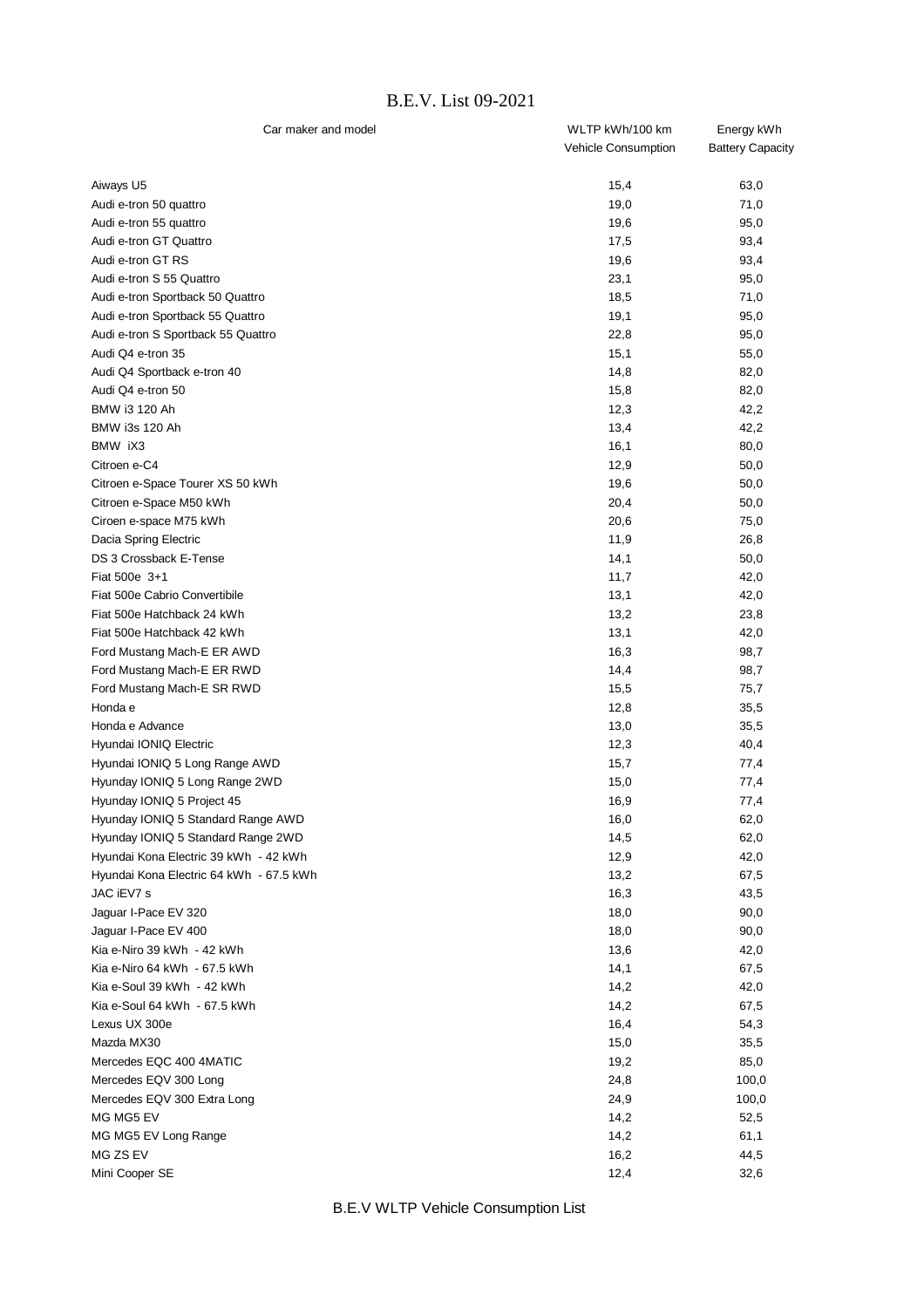| Nissan e-NV200 Evalia                | 19,0 | 40,0  |
|--------------------------------------|------|-------|
| Nissan Leaf e+                       | 14,5 | 62,0  |
| Nissan Leaf                          | 13,3 | 40,0  |
| Opel Ampera-e                        | 13,7 | 62,2  |
| Opel Corsa-e                         | 13,6 | 50,0  |
| Opel Mokka-e                         | 14,0 | 50,0  |
| Oper Zafira e Life L 50 kWh          | 19,6 | 50,0  |
| Opel Zafira e-Life L 75 kWh          | 20,6 | 75,0  |
| Opel Zafira e-Life M 75 kWh          | 20,6 | 75,0  |
| Peugeot e-208                        | 13,3 | 50,0  |
| Peugeot e-2008 SUV                   | 13,6 | 50,0  |
| Peugeot e-Traveller Standard 50 kWh  | 20,0 | 50,0  |
| Peugeot e-Traveller Long 75 kWh      | 20,6 | 75,0  |
| Polestar 2 Long Range Dual Motor     | 15,6 | 78,0  |
| Polestar 2 Long Range Single Motor   | 13,9 | 78,0  |
| Porsche Taycan                       | 20,1 | 79,2  |
| Porsche Taycan 4 Cross Turismo       | 18,4 | 93,4  |
| Porsche Taycan Plus                  | 20,6 | 93,4  |
| Porsche Taycan 4S Plus               | 21,5 | 93,4  |
| Porsche Taycan 4S                    | 21,2 | 79,2  |
| Porsche Taycan Turbo S               | 21,5 | 93,4  |
| Porsche Taycan Turbo                 | 21,9 | 93,4  |
| Renault Kangoo Maxi ZE33             | 11,5 | 33,0  |
| Renault Twingo Electric              | 11,2 | 23,0  |
| Renault Zoe ZE40 R110                | 13,7 | 54,7  |
| Renault Zoe ZE50 R110                | 13,2 | 54,7  |
| Renault Zoe ZE50 R135                | 13,5 | 54,7  |
| Seat Mii Electric                    | 12,5 | 36,8  |
| Seres 3                              | 15,8 | 52,0  |
| Skoda CITIGOe iV                     | 12,6 | 36,8  |
| Skoda Enyaq iV 50                    | 14,6 | 55,0  |
| Skoda Enyaq iV 60                    | 14,0 | 62,0  |
| Skoda Enyaq iV 80                    | 14,4 | 82,0  |
| Skoda Enyaq iV Sportline 80X         | 15,8 | 82,0  |
| Smart EQ fortwo cabrio               | 12,8 | 17,6  |
| Smart EQ fortwo coupe                | 12,6 | 17,6  |
| Smart EQ fourfour                    | 12,8 | 17,6  |
| Tesla Model 3 Long Range Dual Motor  | 12,1 | 74,0  |
| Tesla Model 3 Long Range Performance | 13,7 | 75,0  |
| Tesla Model 3 Performance            | 13,4 | 82,0  |
| Tesla Model 3 Standard Range Plus    | 11,2 | 55,0  |
| Tesla Model S Long Range             | 15,2 | 100,0 |
| Tesla Model S Performance            | 16,5 | 82,0  |
| Tesla Model X Long Range             | 18,7 | 100,0 |
| Tesla Model X Performance            | 19,5 | 100,0 |
| Tesla Model Y Long Range Performance | 15,1 | 75,0  |
| Volkswagen e-Golf                    | 13,8 | 35,8  |
| Volkswagen e-Up!                     | 12,5 | 36,8  |
| Volkswagen ID3 Pro                   | 13,8 | 62,0  |
| Volkswagen ID3 Pro Performance       | 13,7 | 62,0  |
| Volkswagen ID3 Pro S                 | 14,2 | 82,0  |
| Volkswagen ID3 Pure                  | 13,6 | 48,0  |
| Volkswagen ID3 Pure performance      | 12,9 | 48,0  |
| Volkswagen ID3 1 st                  | 13,7 | 62,0  |
| Volkswagen ID4 GTX                   | 16,0 | 82,0  |
| Volkswagen ID4 Pro Performance       | 14,8 | 82,0  |
| Volkswagen ID4 Pure Performance      | 15,0 | 55,0  |

B.E.V WLTP Vehicle Consumption List